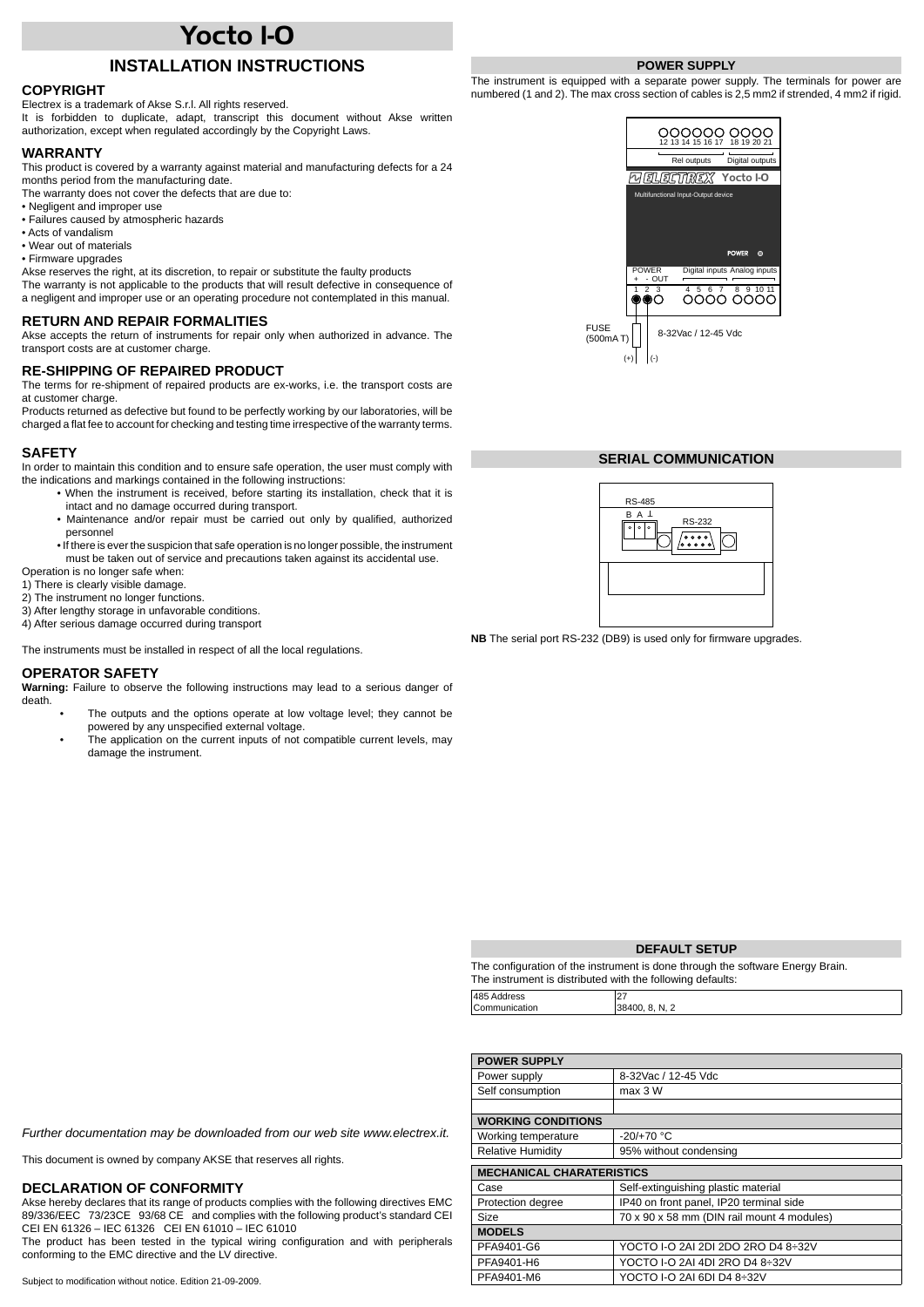|                              |                         |                                | <b>Holding Registers</b>                                                                                  |                                                                                              |
|------------------------------|-------------------------|--------------------------------|-----------------------------------------------------------------------------------------------------------|----------------------------------------------------------------------------------------------|
| <b>Registers</b>             | n°Registers             | Data type                      | Description                                                                                               | Value                                                                                        |
| <b>ANALOG PORT 1</b>         |                         |                                |                                                                                                           |                                                                                              |
| 650                          | 2<br>$\overline{2}$     |                                | Reserved                                                                                                  |                                                                                              |
| 652<br>654                   | $\overline{2}$          | F                              | Reserved<br>Alarm threshold                                                                               |                                                                                              |
| 656                          | 1                       | I                              | Latency time alarm                                                                                        |                                                                                              |
| 657                          | 1                       | T                              | <b>XXXXXXXX</b> xxxxxxxx: Hysteresis alarm rate<br>in $%$<br>xxxxxxx Xxxxxxxx: direction of the threshold | if 1: threshold upward                                                                       |
| 658                          | 3                       | С                              | Reserved                                                                                                  | if 0: threshold down                                                                         |
| 661                          | 1                       | I                              | Reserved                                                                                                  |                                                                                              |
| 662                          | 1                       | п<br><b>ANALOG PORT 2</b>      | Reserved                                                                                                  |                                                                                              |
| 663                          | 2                       |                                | Reserved                                                                                                  |                                                                                              |
| 665                          | $\overline{\mathbf{c}}$ |                                | Reserved                                                                                                  |                                                                                              |
| 667<br>669                   | $\overline{2}$<br>1     | F<br>т                         | Alarm threshold<br>Latency time alarm                                                                     |                                                                                              |
| 670                          | $\overline{1}$          | $\mathsf{I}$                   | <b>XXXXXXX</b> xxxxxxxx: Hysteresis alarm rate                                                            |                                                                                              |
|                              |                         |                                | in %<br>xxxxxxx Xxxxxxxx: direction of the threshold                                                      | if 1: threshold upward<br>if 0: threshold down                                               |
| 671                          | 3                       | C                              | Reserved                                                                                                  |                                                                                              |
| 674<br>675                   | 1<br>1                  | L<br>T                         | Reserved<br>Reserved                                                                                      |                                                                                              |
| <b>DIGITAL PORT 1</b>        |                         |                                |                                                                                                           |                                                                                              |
| 676                          | 1                       |                                | Reserved                                                                                                  |                                                                                              |
| 677<br>678                   | 1<br>$\overline{2}$     |                                | Reserved<br>Reserved                                                                                      |                                                                                              |
| 680                          | $\overline{2}$          | F                              | Alarm threshold                                                                                           |                                                                                              |
| 682                          | 1                       | $\mathsf{I}$                   | Latency time alarm                                                                                        |                                                                                              |
| 683                          | 1                       | T                              | <b>XXXXXXXX</b> xxxxxxxx: Hysteresis alarm rate<br>in $%$<br>xxxxxxx Xxxxxxxx: direction of the threshold | if 1: threshold upward                                                                       |
| 684                          | 3                       | C                              | Reserved                                                                                                  | if 0: threshold down                                                                         |
| 687                          | 1                       | I                              | Reserved                                                                                                  |                                                                                              |
| 688                          | 1                       | п                              | Reserved                                                                                                  |                                                                                              |
| <b>DIGITAL PORT 2</b>        |                         |                                |                                                                                                           |                                                                                              |
| 689<br>690                   | 1<br>1                  |                                | Reserved<br>Reserved                                                                                      |                                                                                              |
| 691                          | $\overline{2}$          |                                | Reserved                                                                                                  |                                                                                              |
| 693                          | $\overline{2}$          | F                              | Alarm threshold digital port 2                                                                            |                                                                                              |
| 695<br>696                   | $\overline{1}$<br>1     | ī<br>T                         | Latency time alarm digital port 2<br><b>XXXXXXXX</b> xxxxxxxx: Hysteresis alarm rate<br>in $%$            |                                                                                              |
|                              |                         |                                | xxxxxxx Xxxxxxxx: direction of the threshold                                                              | if 1: threshold upward<br>if 0: threshold down                                               |
| 697<br>700                   | 3                       | $\overline{\mathsf{c}}$<br>L   | Reserved<br>Reserved                                                                                      |                                                                                              |
| 701                          | 1<br>1                  | $\mathsf{I}$                   | Reserved                                                                                                  |                                                                                              |
|                              |                         |                                |                                                                                                           |                                                                                              |
| 7003<br><b>ANALOG PORT 1</b> | 1                       | C                              | xxxxxxxx xx <b>xxxx</b> xx<br>alarms activation from 51 to 54 * note n°2                                  | if 1: active.<br>if 0: not active                                                            |
| 8650                         | 2                       | F                              | Maximum value of the unit associated with<br>the analog port 1                                            |                                                                                              |
| 8652                         | 2                       | F                              | Minimum value of the unit associated with the<br>analog port 1                                            |                                                                                              |
| 8654                         | 1                       | $\mathbf{I}$                   | Input type                                                                                                | if 0: 0-10V(default)<br>if 1: -10/10V<br>if 2: 0/5V<br>if 3: -5/5V<br>if 4: NTC              |
|                              |                         | <b>ANALOG PORT 2</b>           |                                                                                                           |                                                                                              |
| 8655                         | 2                       | F                              | Maximum value of the unit associated with<br>the analog port 2                                            |                                                                                              |
| 8657                         | $\overline{2}$          | F                              | Minimum value of the unit associated with the                                                             |                                                                                              |
| 8659                         | 1                       | $\mathsf{I}$                   | analog port 2<br>Type of analog input 2                                                                   | if 0: 0-10V(default)<br>if 1: -10/10V<br>if 2: 0/5V<br>if 3: -5/5V<br>if 4: NTC              |
|                              |                         | DIGITAL PORT 1 * note n°1      |                                                                                                           |                                                                                              |
| 8676                         | 1                       | H.                             | Operation mode                                                                                            | if 0 it's a digital port<br>if 1 it's a moving average counter<br>if 2 it's a simple counter |
| 8677                         | 1                       | I                              | Integration time of the moving average<br>counter                                                         | from 1 to 60 minutes                                                                         |
| 8678                         | 2                       | F                              | Multiplication factor of the counter                                                                      |                                                                                              |
| 8680                         | 1                       | T<br>DIGITAL PORT 2 * note n°1 | Antibounce                                                                                                | from 1 to 100 ms                                                                             |
| 8681                         | 1                       | I                              | Operation mode                                                                                            | if 0 it's a digital port<br>if 1 it's a moving average counter                               |
| 8682                         | 1                       | L                              | Integration time of the moving average<br>counter                                                         | if 2 it's a simple counter<br>from 1 to 60 minutes                                           |
| 8683                         | $\overline{2}$          | F                              | Multiplication factor of the counter                                                                      |                                                                                              |
| 8685                         | 1                       | ı                              | Antibounce                                                                                                | from 1 to 100 ms                                                                             |
| 8686                         | 1                       | DIGITAL PORT 3 * note n°1<br>L | Operation mode                                                                                            | if 0 it's a digital port<br>if 1 it's a moving average counter                               |
| 8687                         | 1                       | T                              | Integration time of the moving average<br>counter                                                         | if 2 it's a simple counter<br>from 1 to 60 minutes                                           |
| 8688                         | $\overline{2}$          | F                              | Multiplication factor of the counter                                                                      |                                                                                              |
| 8690                         | 1                       | $\mathsf{L}$                   | Antibounce                                                                                                | from 1 to 100 ms                                                                             |
| 8691                         | 1                       | DIGITAL PORT 4 * note n°1<br>L | Operation mode                                                                                            | if 0 it's a digital port<br>if 1 it's a moving average counter                               |
| 8692                         | 1                       | $\mathsf{I}$                   | Integration time of the moving average                                                                    | if 2 it's a simple counter<br>from 1 to 60 minutes                                           |
| 8693                         | 2                       | F                              | counter<br>Multiplication factor of the counter                                                           |                                                                                              |
| 8695                         | 1                       | $\mathsf{I}$                   | Antibounce                                                                                                | from 1 to 100 ms                                                                             |

|       |                | DIGITAL PORT 5 * note n°1        |                                                 |                                    |
|-------|----------------|----------------------------------|-------------------------------------------------|------------------------------------|
| 8696  | 1              |                                  | Operation mode of digital port 5                | if 0 it's a digital port           |
|       |                |                                  |                                                 | if 1 it's a moving average counter |
|       |                |                                  |                                                 | if 2 it's a simple counter         |
| 8697  | 1              | ı                                | Integration time of the moving average          | from 1 to 60 minutes               |
|       |                |                                  | counter of digital port 5                       |                                    |
| 8698  | $\overline{2}$ | F                                | Multiplication factor of the counter of digital |                                    |
|       |                |                                  | port 5                                          |                                    |
| 8700  | 1              |                                  | Antibounce of digital port 5                    | from 1 to 100 ms                   |
|       |                | <b>DIGITAL PORT 6</b> * note n°1 |                                                 |                                    |
| 8701  | 1              |                                  | Operation mode of digital port 6                | if 0 it's a digital port           |
|       |                |                                  |                                                 | if 1 it's a moving average counter |
|       |                |                                  |                                                 | if 2 it's a simple counter         |
| 8702  | 1              | ı                                | Integration time of the moving average          | from 1 to 60 minutes               |
|       |                |                                  | counter of digital port 6                       |                                    |
| 8703  | $\overline{2}$ | F                                | Multiplication factor of the counter of digital |                                    |
|       |                |                                  | port 6                                          |                                    |
| 8705  | 1              | ı                                | Antibounce of digital port 6                    | from 1 to 100 ms                   |
|       |                |                                  |                                                 |                                    |
| 9140  | 16             | Byte                             | Active Timezone Name                            |                                    |
|       |                | Array                            |                                                 |                                    |
|       |                | <b>ASCIIZ</b>                    |                                                 |                                    |
|       |                | String                           |                                                 |                                    |
| 9161  | 2              |                                  | <b>UTC</b>                                      |                                    |
|       |                | (4 bytes)                        |                                                 |                                    |
|       |                |                                  |                                                 |                                    |
| 9173  | $\overline{2}$ |                                  | Serial Speed                                    | if 0 it's 9600                     |
|       |                | (4 bytes)                        |                                                 | if 1 it's 19200                    |
|       |                |                                  |                                                 | if 2 it's 38400                    |
|       |                |                                  |                                                 | if 3 it's 4800                     |
|       |                | <b>RESET YOCTO IO</b>            |                                                 |                                    |
| 16698 | 2              |                                  | Firmware 3.14 or higher                         |                                    |
|       |                |                                  | 1. The register displays the value 1            |                                    |
|       |                |                                  | 2. Write to the register the value 111111       |                                    |
|       |                |                                  | 3. The register displays the value 0            |                                    |
|       |                |                                  | 4. Switch off and switch on the instrument in   |                                    |
|       |                |                                  | order to effect the reset.                      |                                    |
|       |                |                                  |                                                 |                                    |

|                 | <b>INPUT REGISTERS</b> |      |                                      |  |  |
|-----------------|------------------------|------|--------------------------------------|--|--|
| Address         | n°Registers            | Type | Description                          |  |  |
| $\pmb{0}$       | 2                      | F    | analog input 1 value (mediated)      |  |  |
| $\overline{2}$  | 2                      | F    | analog input 2 value (mediated)      |  |  |
| $\overline{4}$  | $\overline{2}$         | F    | counter 1 value unweighted           |  |  |
| $\overline{6}$  | 2                      | F    | counter 2 value unweighted           |  |  |
| $\overline{8}$  | 2                      | F    | counter 3 value unweighted           |  |  |
| 10              | $\overline{2}$         | F    | counter 4 value unweighted           |  |  |
| 12              | $\overline{2}$         | F    | counter 5 value unweighted           |  |  |
| 14              | $\overline{2}$         | F    | counter 6 value unweighted           |  |  |
| 16              | $\overline{2}$         | F    | analog input 1 value (instantaneous) |  |  |
| 18              | $\overline{2}$         | F    | analog input 2 value (instantaneous) |  |  |
| 20              | $\overline{2}$         | F    | counter 1 value weighted             |  |  |
| 22              | $\overline{2}$         | F    | counter 2 value weighted             |  |  |
| $\overline{24}$ | $\overline{2}$         | F    | counter 3 value weighted             |  |  |
| 26              | $\overline{2}$         | F    | counter 4 value weighted             |  |  |
| $\overline{28}$ | $\overline{2}$         | F    | counter 5 value weighted             |  |  |
| 30              | $\overline{2}$         | F    | counter 6 value weighted             |  |  |

|         | <b>COILS</b>                                |                         |  |  |  |  |
|---------|---------------------------------------------|-------------------------|--|--|--|--|
| Address | <b>Registers</b><br>$\bullet$<br>$\epsilon$ | 븅                       |  |  |  |  |
|         |                                             | Digital Output 1        |  |  |  |  |
|         |                                             | Digital Output 2        |  |  |  |  |
| 2       |                                             | Digital Output 3        |  |  |  |  |
| $\sim$  |                                             | <b>Digital Output 4</b> |  |  |  |  |

| NOTE n°1                                                                      |                                                                                                          |  |  |  |  |
|-------------------------------------------------------------------------------|----------------------------------------------------------------------------------------------------------|--|--|--|--|
|                                                                               | If the input is of type:                                                                                 |  |  |  |  |
| Simple counter                                                                | should not be taken into account the Integration time parameter                                          |  |  |  |  |
| <b>Digital Port</b>                                                           | should not be taken into account the parameters:                                                         |  |  |  |  |
|                                                                               | Integration time, Threshold, Hysteresis, Measurement Unit and Antibounce.                                |  |  |  |  |
| NOTE n°2                                                                      |                                                                                                          |  |  |  |  |
| - It's the last block of registers to be written to configure the instrument. |                                                                                                          |  |  |  |  |
| - This block of registers must be written or read in one go!                  |                                                                                                          |  |  |  |  |
|                                                                               | - Analog port 1 alarm has index 51, Analog port 2 alarm has index 52, Digital port 1 alarm has index 53, |  |  |  |  |

- Analog port 1 alarm has index 51, Analog port 2 alarm has index 52, Digital port 1 alarm has index 53, Digital port 2 alarm has index 54.

|   | Float IEEE754 |
|---|---------------|
|   | Integer       |
| R | Bitmapped     |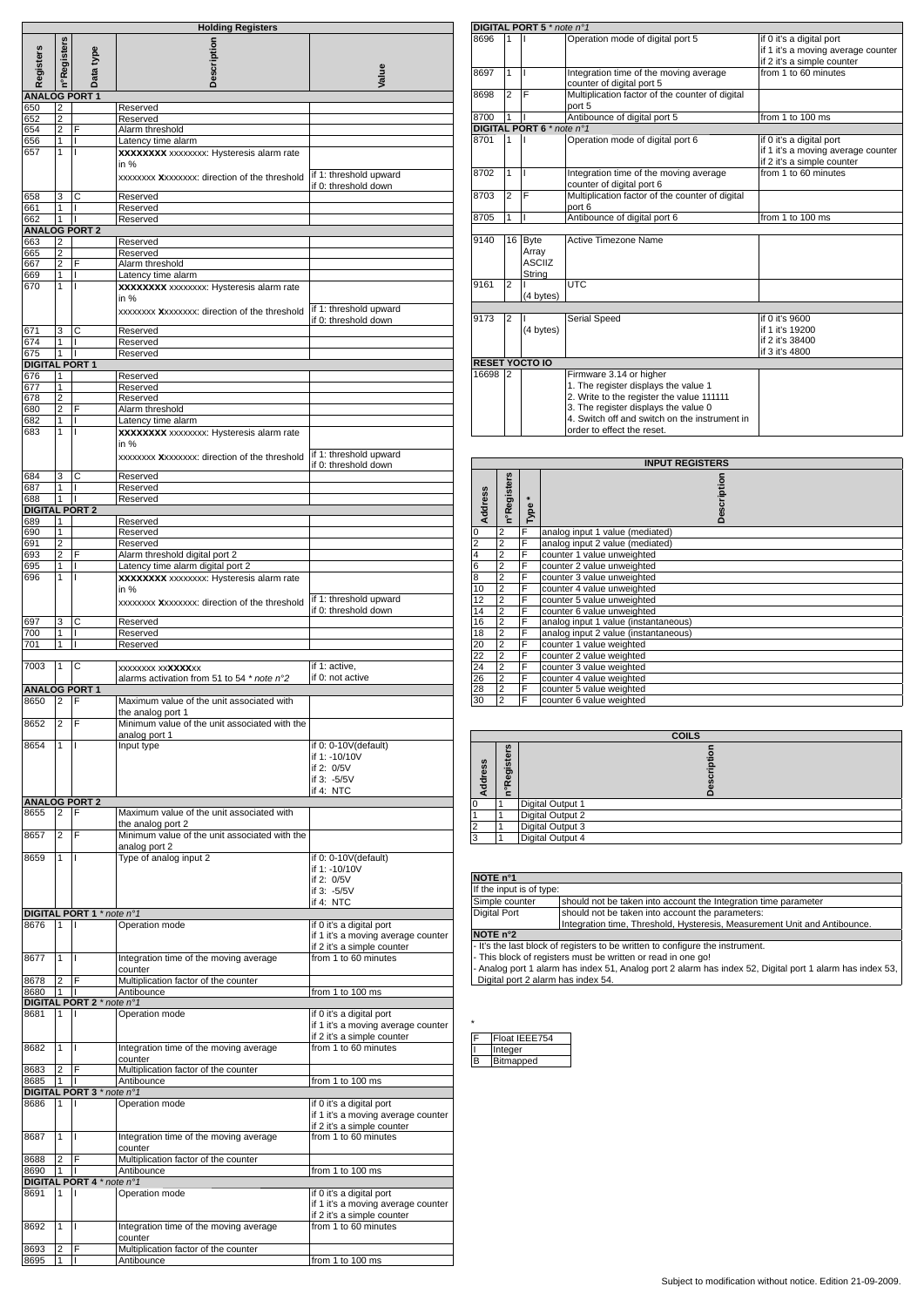

Common O

Active Energy Exported O

Reactive inductive energy exported (or capacitive imported)

# **YOCTO I-O 2AI 4DI 2RO D4 8÷32V**



# **YOCTO I-O 2AI 6DI D4 8÷32V**